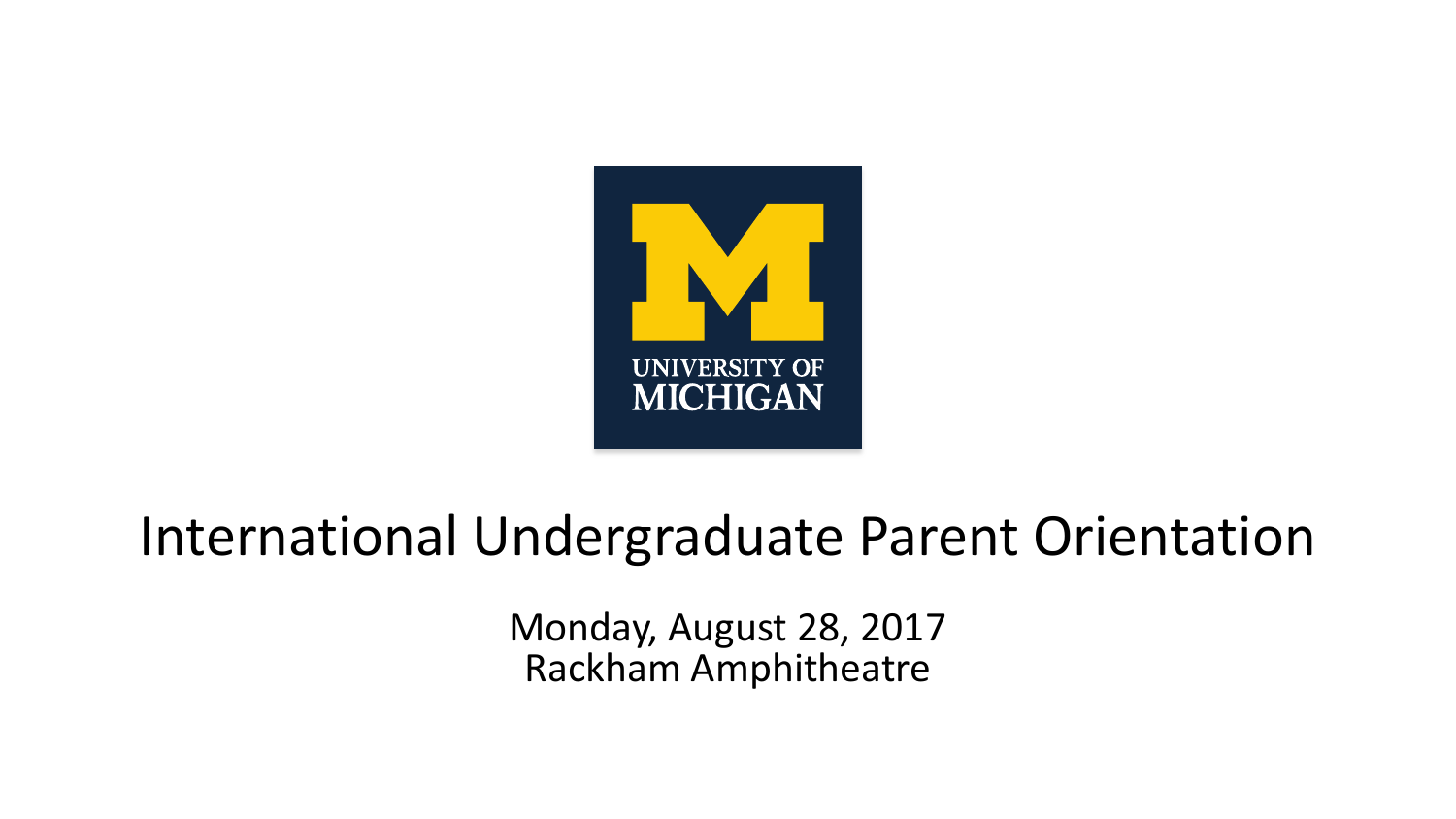## International Center

**Dr. Judith Pennywell, Director Louise Baldwin, Senior Associate Director**

International Center, Student Life [http://internationalcenter.umich.edu](http://internationalcenter.umich.edu/)

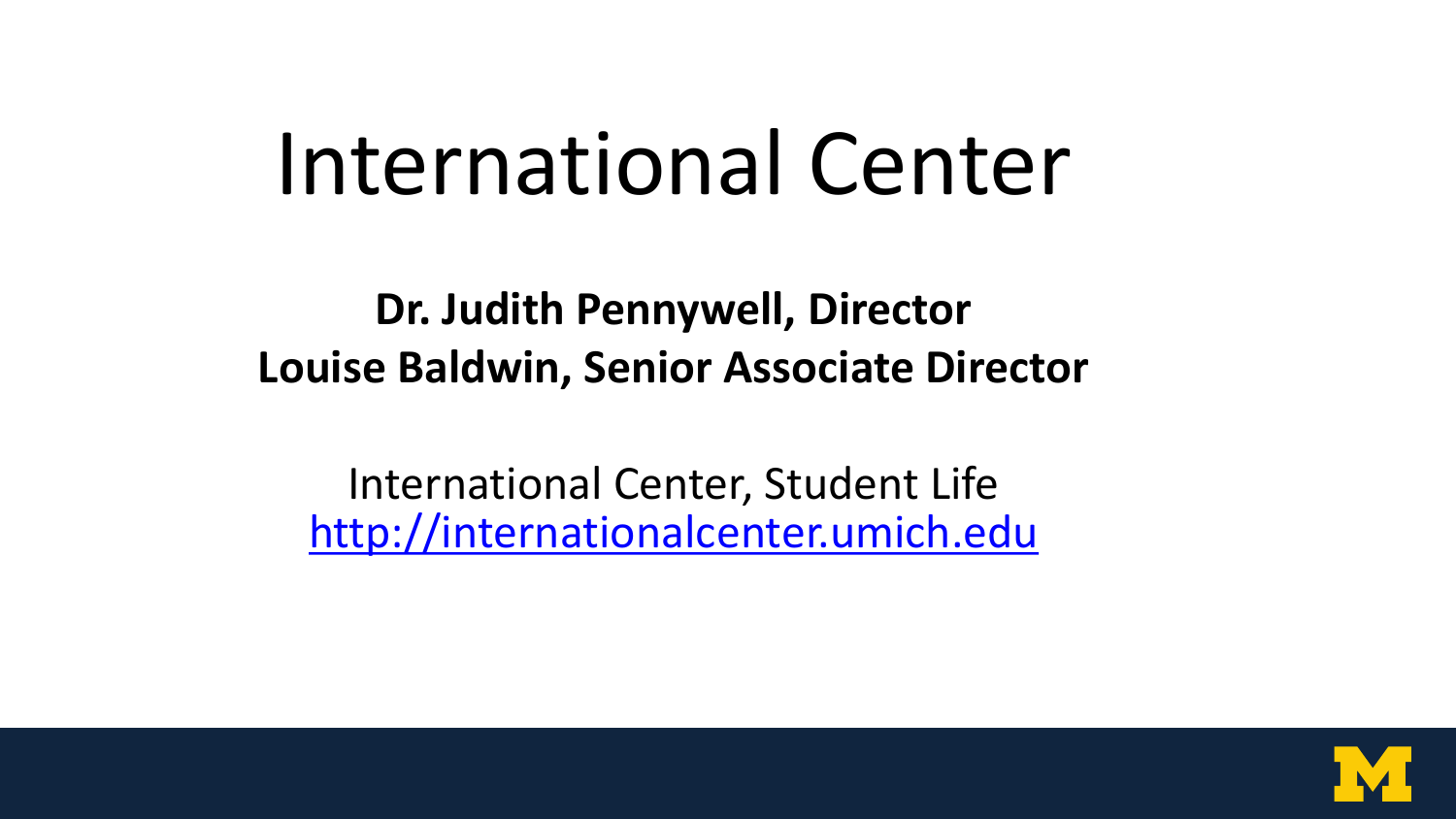## International Center

- Contact IC advisors for immigration concerns/questions.
- IC plans informational programs/cultural programs/trips for students throughout year.
- Weekly emails to students/scholars regarding updates, events, and other helpful information.
- Insurance advisor for insurance assistance.
- Location/Contact Information:
	- 1500 Student Activities Building (First Floor)
	- [icenter@umich.edu](mailto:icenter@umich.edu)
	- (734) 764-9310

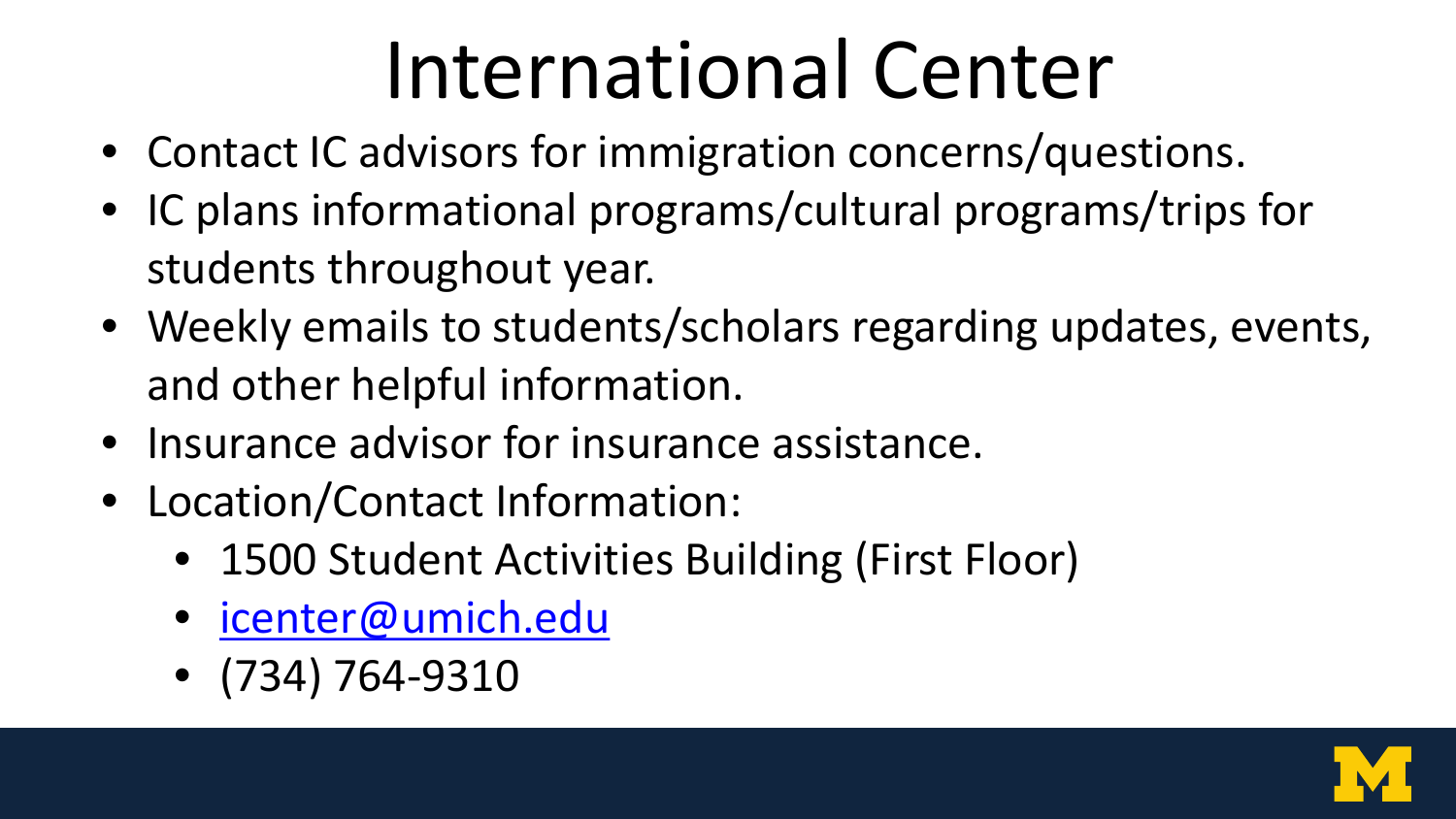# University Housing

#### **Marushka Baoh**

#### Assistant Director/Area Coordinator for Graduate & Legacy Housing

University Housing, Student Life [http://www.housing.umich.edu](http://www.housing.umich.edu/)

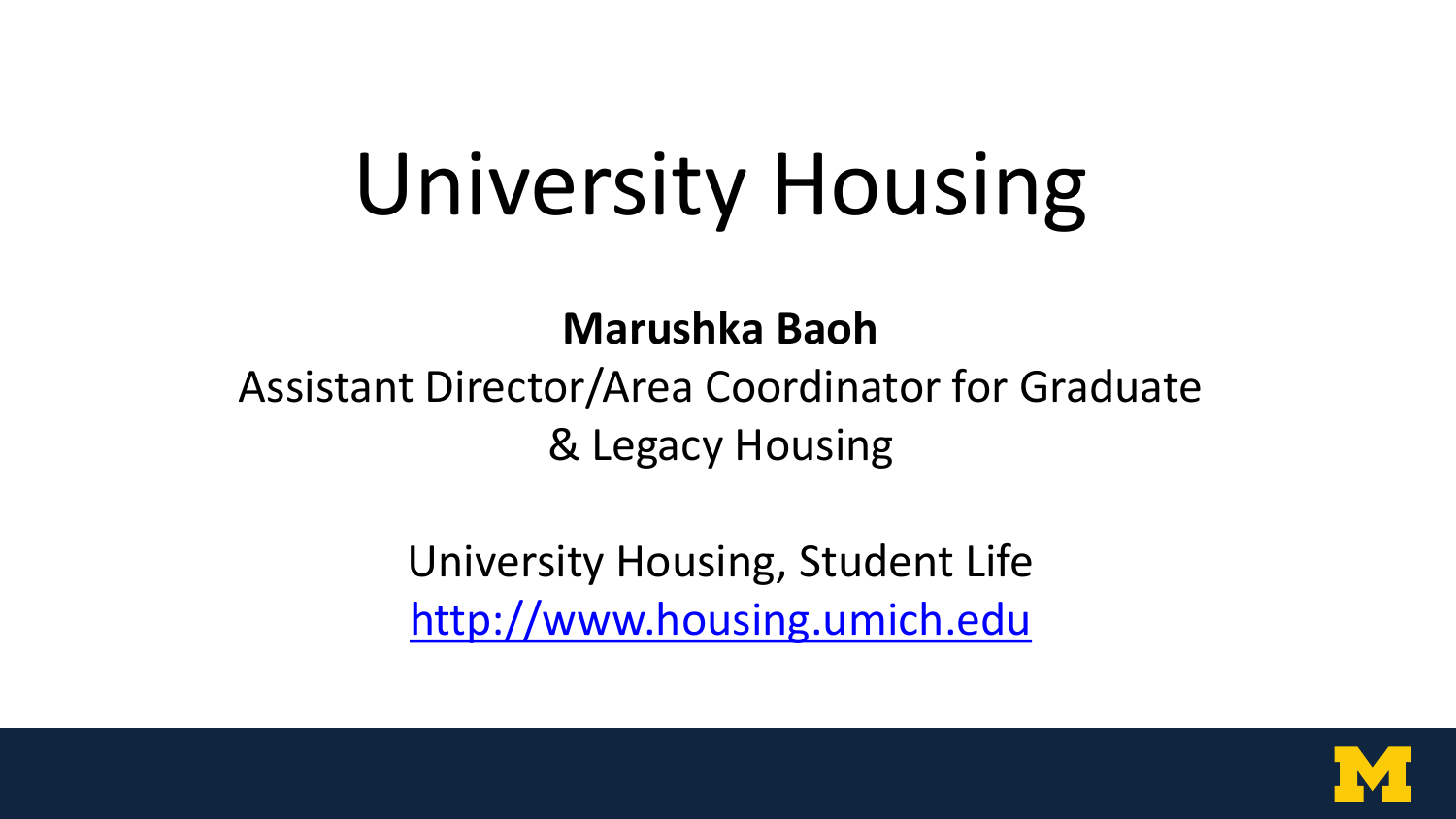# University Housing

- Each residence hall has a full-time live-in professional (the Hall Director), and there are always Housing staff "on duty."
- Each corridor has a "Resident Advisor."
- Residence hall rooms lock automatically, and each resident has a keycard with a unique code.
- Residents can dine at any dining hall on campus, and can swipe into any dining hall as many times as they like.
- Each residence hall has a laundry facility.

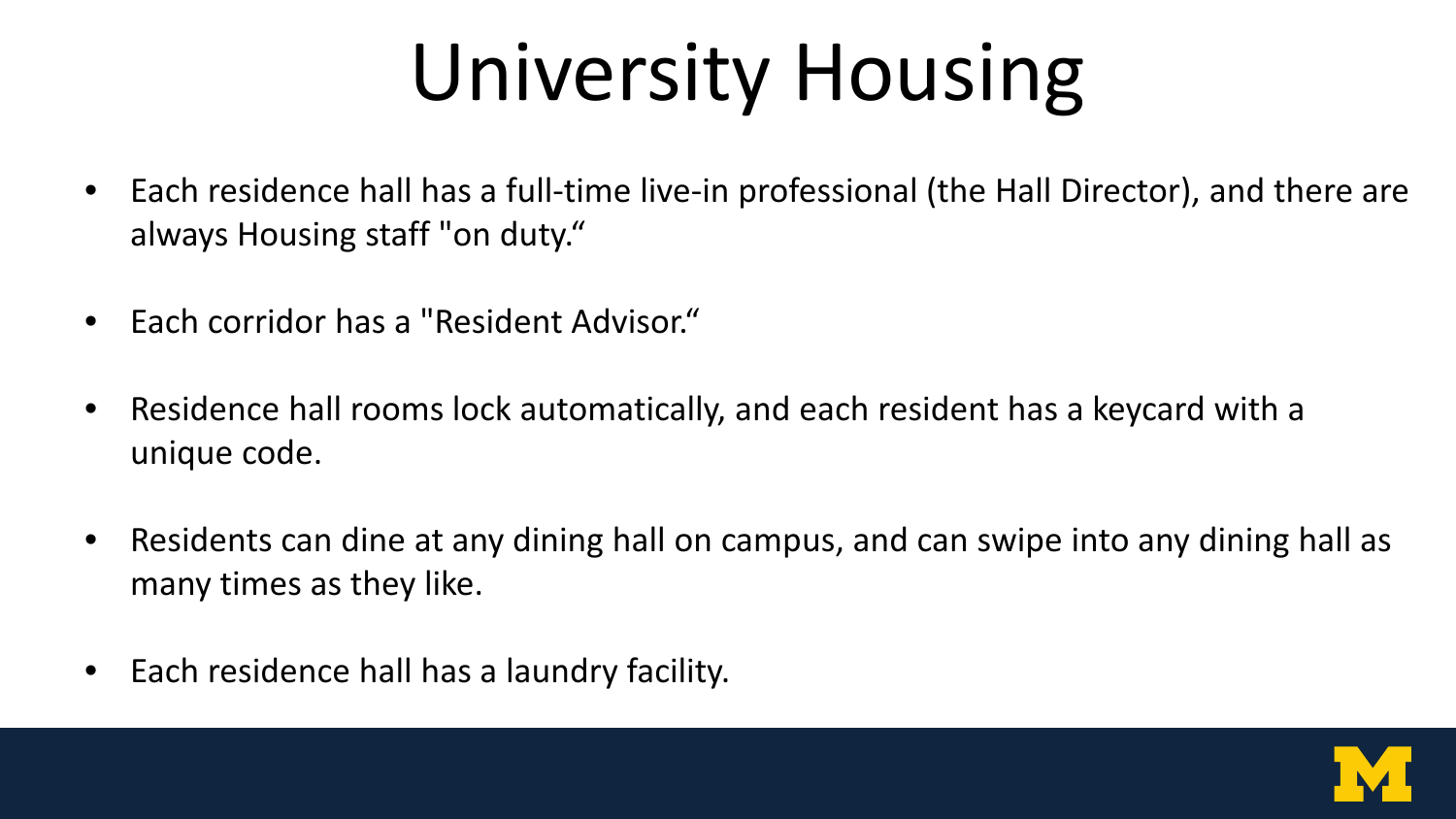## University Health Service

**Mary Jo Desprez, Director, Wolverine Wellness**

University Health Service, Student Life <http://www.uhs.umich.edu/> <https://www.uhs.umich.edu/wolverine-wellness>

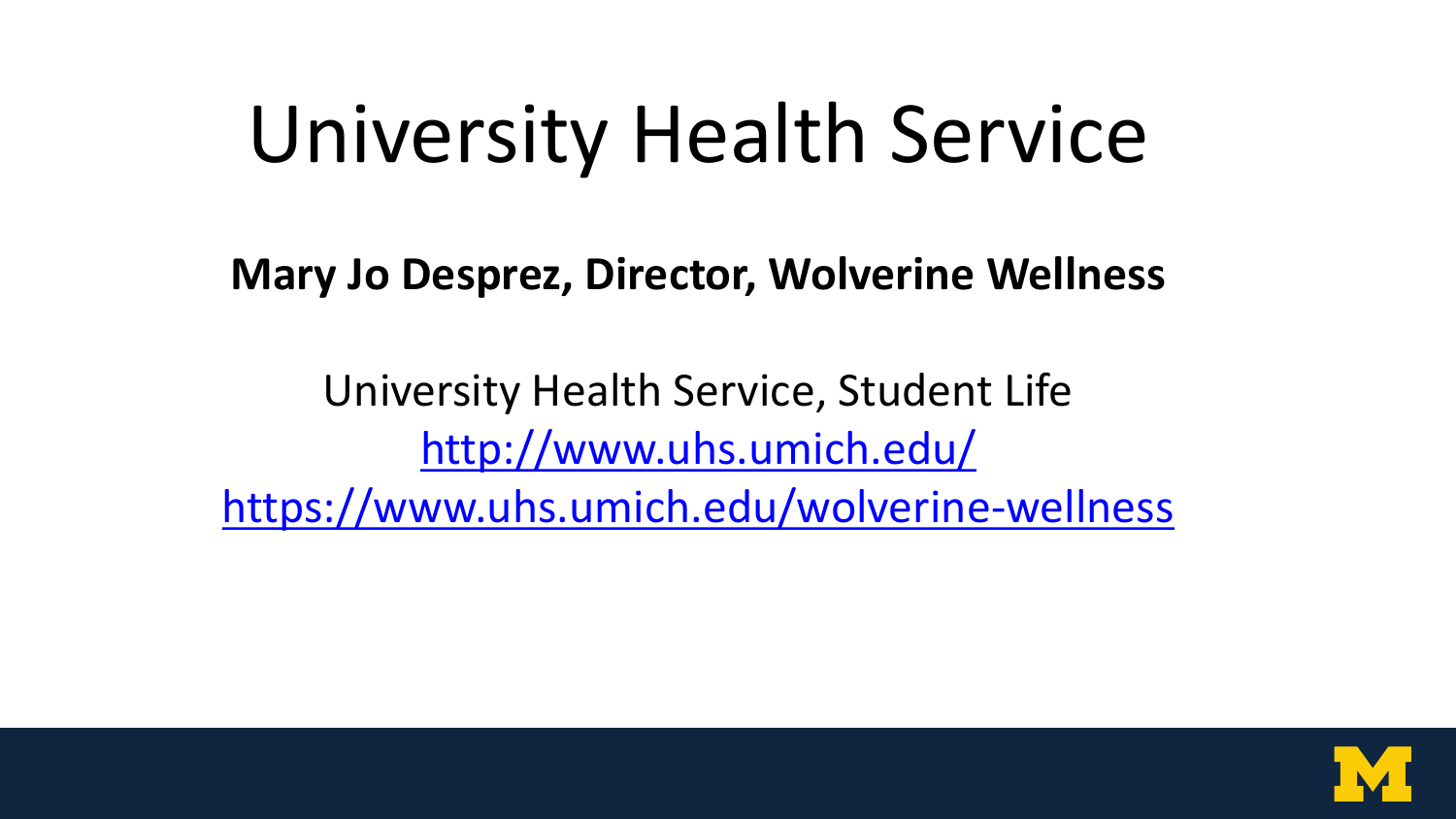## University Health Service

- Convenient on-campus location with many services in one building.
- Nurse Advice Line: Students can call for advice, day or night
- Most clinic visits and laboratory tests are free for enrolled students.
	- Some UHS services, such as medications, immunizations and eye exams, have fees, but insurance helps pay
- Insurance also helps pay for services outside UHS or for UHS services if not enrolled in classes

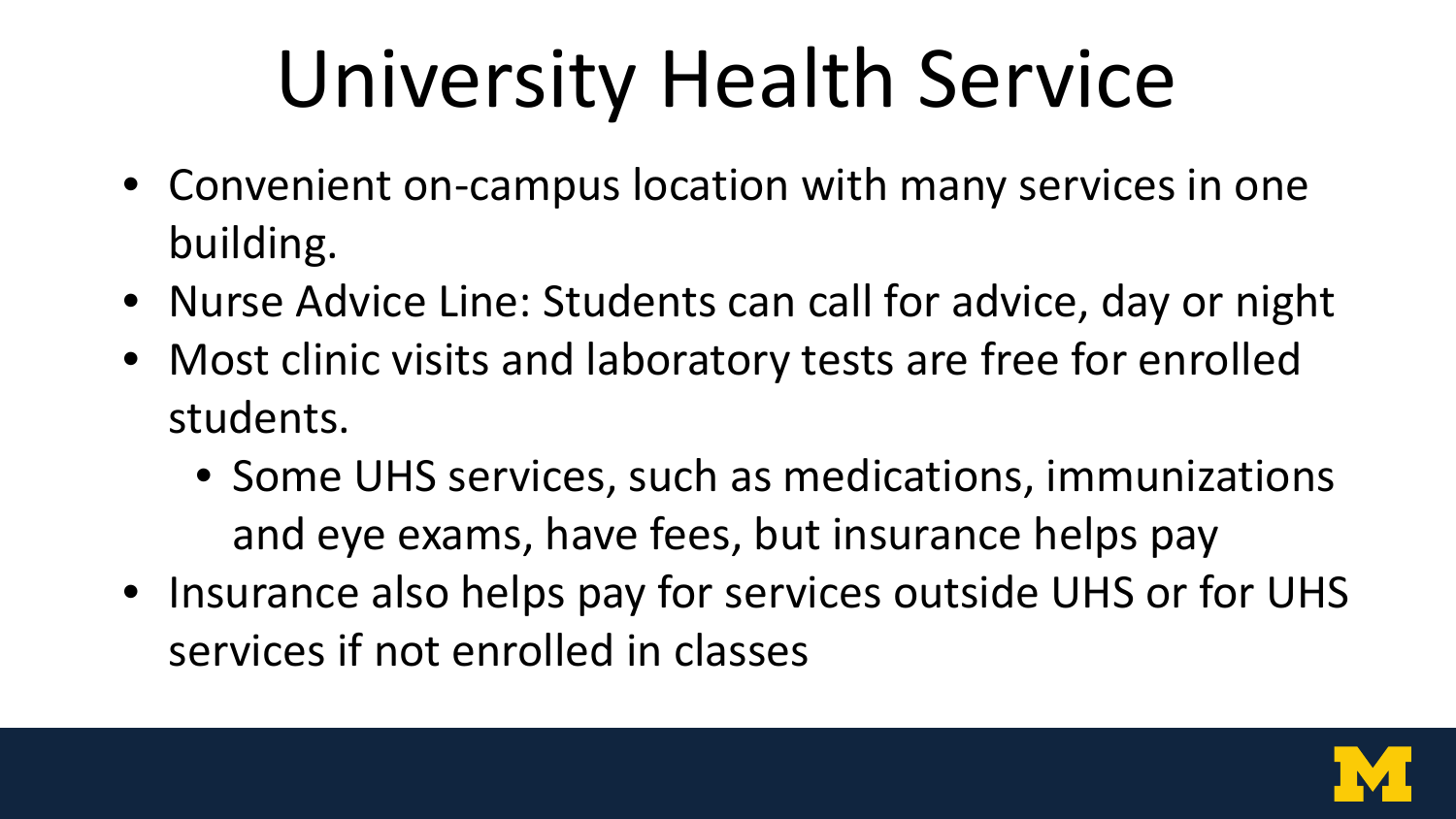## University Health Service

- To get health care at UHS, students can:
	- Schedule appointments for non-urgent concerns
	- Call for advice/appointment for urgent concerns
	- Emergencies students should call 911 or go to ER
		- Insurance helps pay ambulance costs
- Wolverine Wellness
	- Personal Well-being / Wellness Coaching
	- Services are free for students
	- Resources at<https://www.uhs.umich.edu/well-being>

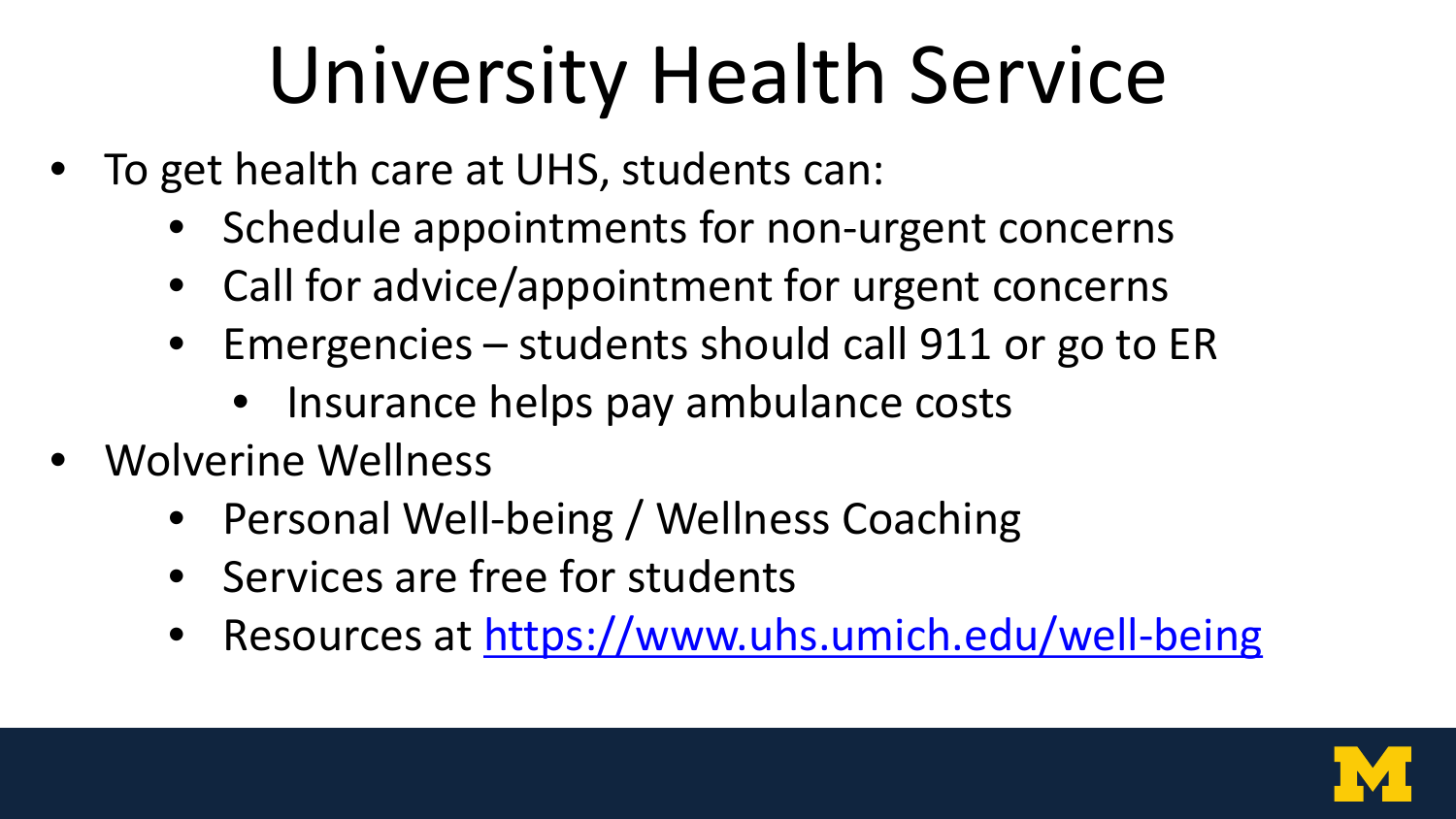## Campus Safety

### **Bryan J. Baker, DPSS Liaison to the Division of Student Life** Housing Security University of Michigan- Division of Public Safety & Security <http://dpss.umich.edu/housing/>

#### **Kaitlin Deslatte, Police Officer**

Police Department | Community Outreach University of Michigan - Division of Public Safety & Security <http://www.dpss.umich.edu/police/>

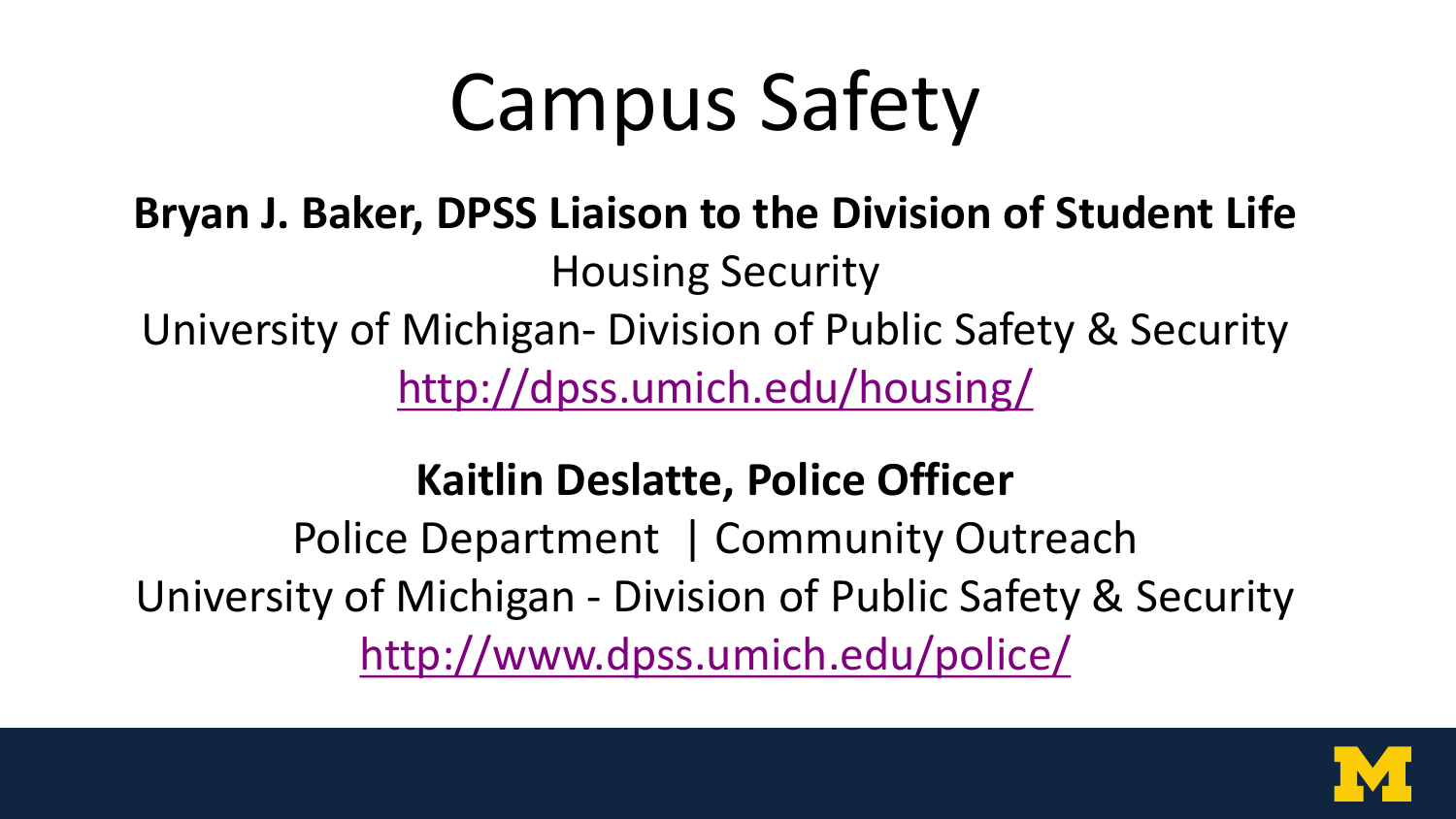## Campus Safety

- DPSS' Housing Security Officers patrol residence halls 24 hours a day. UM Police officers patrol all other campus areas and buildings 24 hours a day.
- Housing Security and UM Police work together when a crime occurs in a residence hall. UM Police respond to and investigate all criminal activity on campus.
- Students receive information at Orientation about protecting themselves and their possessions on and off campus.

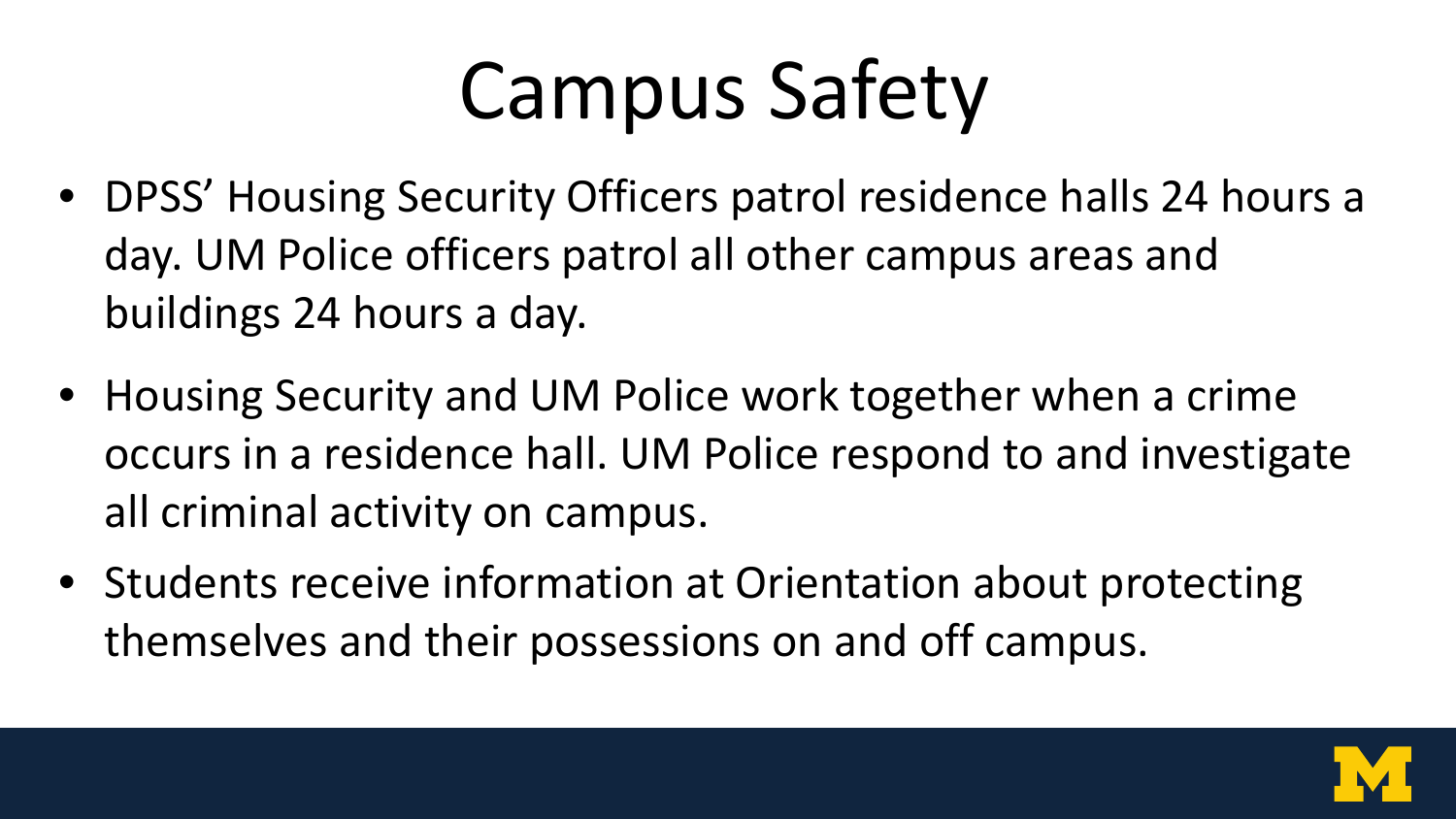## Campus Safety

- [Blue Light Phones](http://www.dpss.umich.edu/topics/emergency-phones/): located around campus for emergency calls at any time. Students can also call 911.
	- Non-emergency calls to DPSS: 734-763-1131
	- To text DPSS: 377911
- [Emergency Alerts a](http://www.dpss.umich.edu/emergency-management/alert/index.html)re sent out through DPSS via text and email if there is a campus emergency (weather/fire/crime).
- [After-Hours Transportation Services a](https://campusinfo.umich.edu/article/night-transportation-0)vailable for students.
- [Personal Property Registration f](https://wolverineaccess.umich.edu/f/u24l1s13/normal/render.uP)or theft prevention and recovery.
- More information about student safety in **[Family Matters newsletter](https://studentlife.umich.edu/parents/article/student-safety-priority-1)**

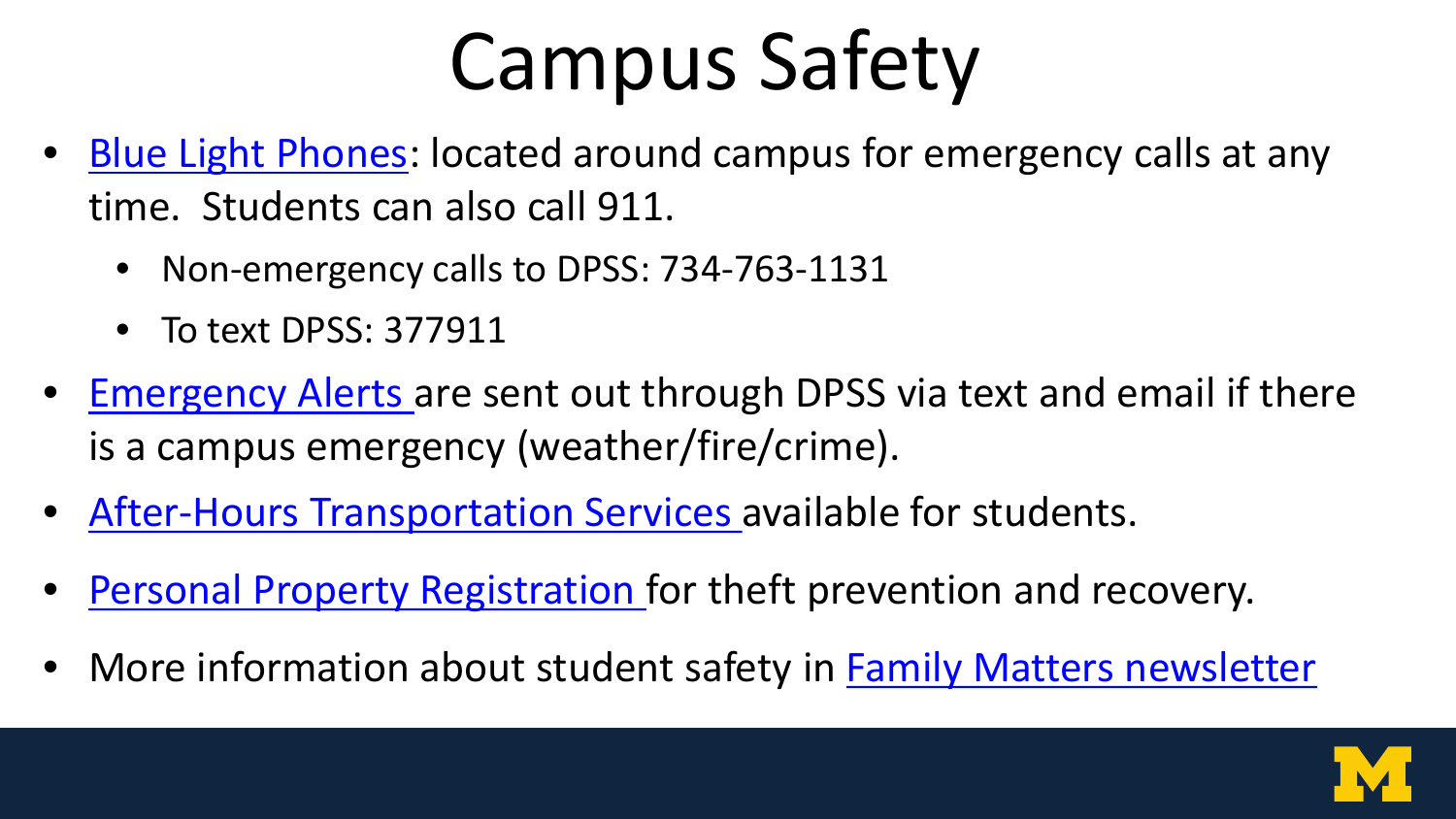### Financial Issues

Taryn Colangelo Assistant Director for Student Employment Office of Financial Aid

<https://finaid.umich.edu/> <http://www.finance.umich.edu/finops/student>

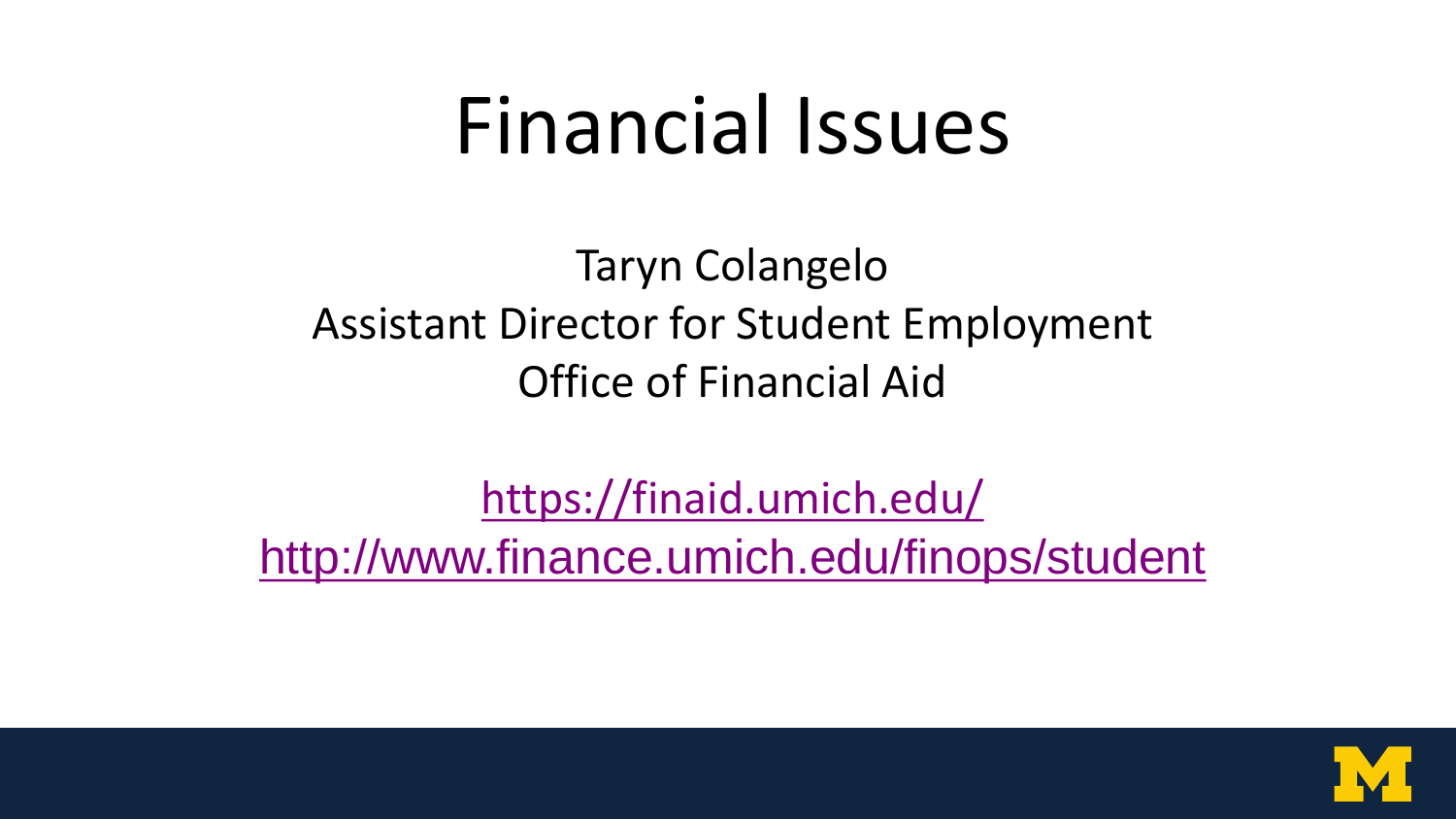## Financial Issues

- Student Financial Services generates student bills once per month.
- Bills are posted to your student's Wolverine Access portal and an email is sent to the student. No paper bills!
- Have the student set up a "Friend/Family Account" for you if you want to also receive those messages. [http://its.umich.edu/accounts-access/computing](http://its.umich.edu/accounts-access/computing-accounts/friend-accounts)[accounts/friend-accounts.](http://its.umich.edu/accounts-access/computing-accounts/friend-accounts)
- Payment Options:
	- Electronic Wire Transfer ([Flywire](http://www.finance.umich.edu/finops/student/payments/electronic/wires))
	- U.S. Bank Transfer/E-Check ([Wolverine Access](https://wolverineaccess.umich.edu/) "Pay Now")
	- Cash (U.S. currency) or check